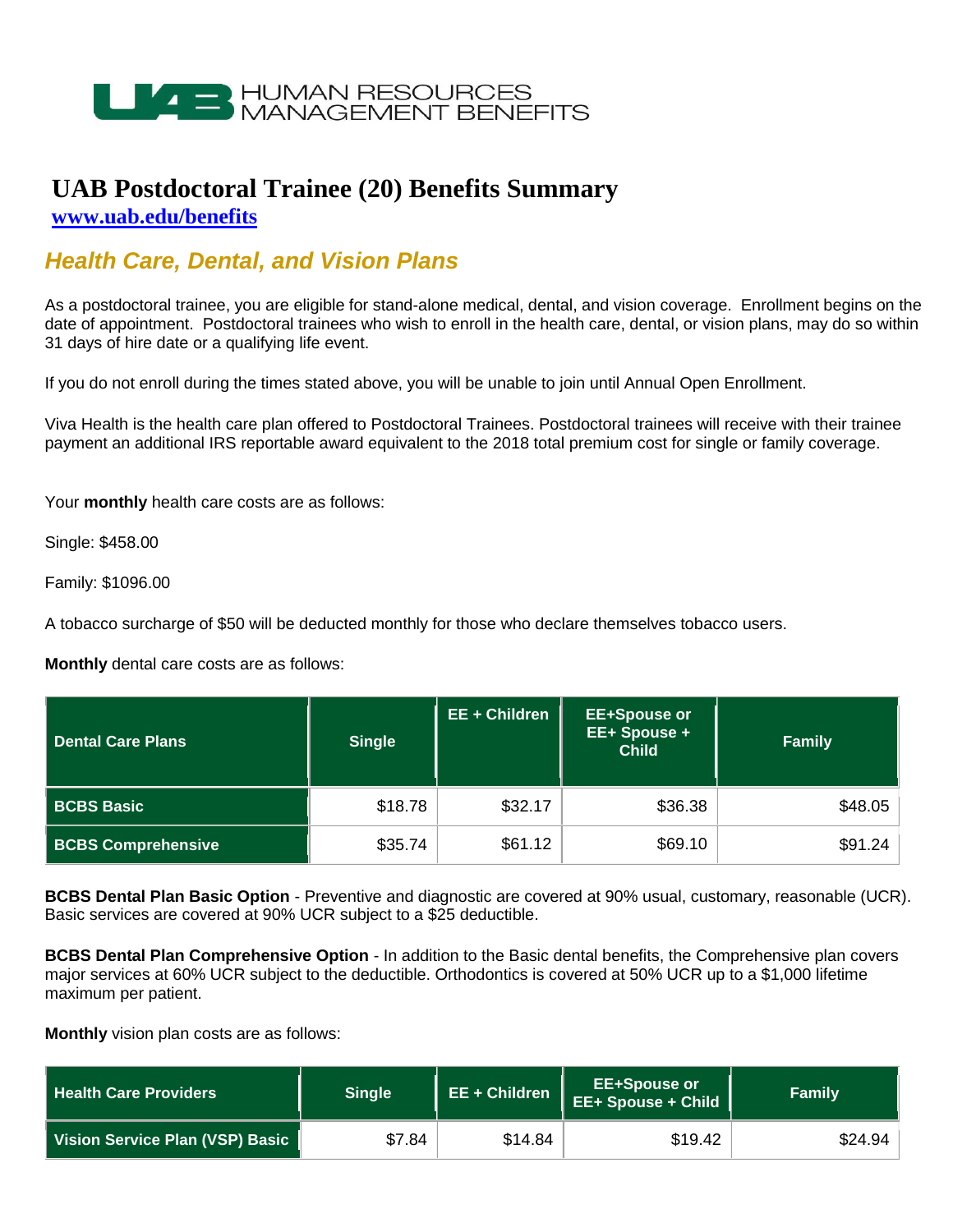| Vision Service Plan (VSP)<br><b>Premier</b> | \$13.77 | \$21.43 | \$29.42 | \$44.7 |
|---------------------------------------------|---------|---------|---------|--------|
|---------------------------------------------|---------|---------|---------|--------|

The VSP plan offers employees coverage for routine eye exams, lenses and frames, contacts, and discounts for LASIK eye surgery. The Basic vision plan includes new replacement frames every other calendar year. The Premier vision plan includes new replacement frames every year. Both plans offer in-network and out-of-network coverage. UAB Eye Care, the University Optometric Group (private faculty practice group at UAB) and the UAB Department of Ophthalmology – Ophthalmology Services Foundation all participate in the VSP network.

### *Life Insurance, Accidental Insurance, Disability*

Postdoctoral trainees will receive with their trainee payment an additional IRS reportable flat award representing the cost for providing the life, accidental, and disability insurance.

#### **Group Term Life Insurance – Sponsored**

Coverage varies with salary as indicated below.

| <b>Annual Award</b>                                                                | Coverage |  |  |
|------------------------------------------------------------------------------------|----------|--|--|
| Up to \$23,999                                                                     | \$30,000 |  |  |
| \$24,000 to \$29,999                                                               | \$37,500 |  |  |
| \$30,000 to \$39,999                                                               | \$50,000 |  |  |
| \$40,000 and above, 125% of salary with a maximum insurance coverage of \$300,000. |          |  |  |

### **Accidental Death and Dismemberment Insurance – Sponsored**

\$22,500 for accidental death. Dismemberment coverage varies.

#### **Long Term Disability Insurance (Salary Continuation)**

After a 90-day waiting period, 66 2/3% monthly award (not to exceed \$10,000 per month) for the first 90 days of disability. After 90 days, 60% monthly award (not to exceed \$10,000 per month).

# *Paid Time Off*

#### **Vacation Leave**

Six months after the effective appointment date, all Postdoctoral Scholars are eligible for ten (10) paid working days per year. Vacation days do not accrue and cannot be carried over from year to year. All requests for vacation leave should be made in writing and must be approved by the direct supervisor. Postdoctoral Scholars and their supervisors are responsible for maintaining appropriate records.

#### **Sick Leave**

Ten (10) paid working days per year. Sick leave should not be used as vacation. Sick days do not accrue and cannot be carried over from year to year.

#### **Maternity/Paternity Leave**

Twenty-two (22) paid successive working days immediately following or just prior to birth or adoption of a child. If both spouses are employed as postdoctoral fellows, each one is eligible for a consecutive term of maternity/paternity leave. Additional, non-paid leave, following the provisions of the Family Medical Leave Act, must be requested and approved by the supervisor.